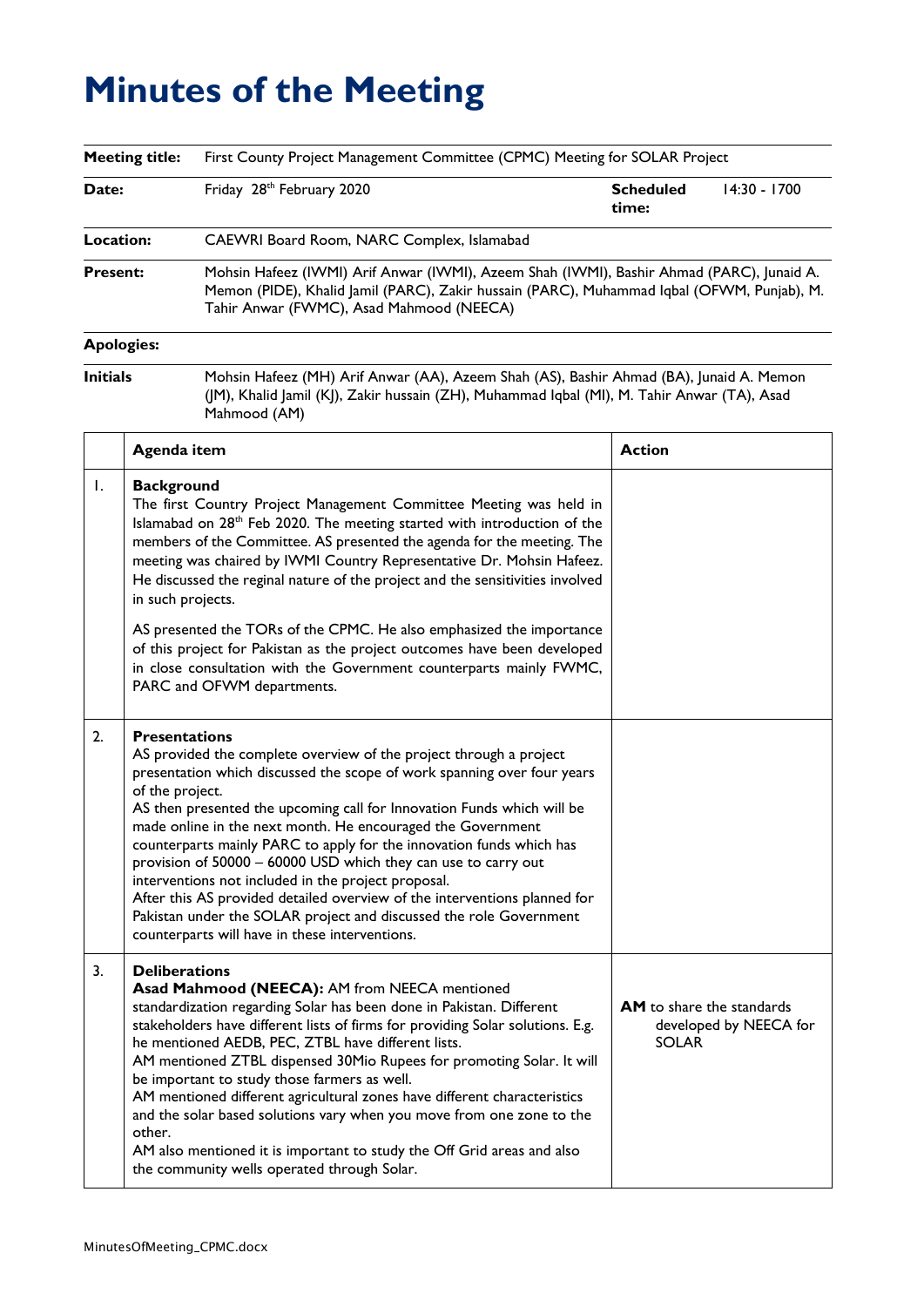|    | AM also highlighted another problem as the Solar vendors are not<br>providing customised solutions which compromised the efficiency of these<br>solutions.<br>AM suggested if the project funding allows, then electric tube wells in<br>Balochistan and prospects of Solar in Balochistan may also be studied.                                                                                                                                                                                    |                                                                                                     |  |
|----|----------------------------------------------------------------------------------------------------------------------------------------------------------------------------------------------------------------------------------------------------------------------------------------------------------------------------------------------------------------------------------------------------------------------------------------------------------------------------------------------------|-----------------------------------------------------------------------------------------------------|--|
|    | Bashir Ahmad (PARC): BA suggested if you want to include farmers in<br>your studies or training, then it is suggested to include NRSP as well.<br>BA mentioned the data for private companies who have provided Solar<br>irrigation pumps is available with PARC.                                                                                                                                                                                                                                  | <b>BA</b> to share the data of private<br>companies that have<br>provided Solar irrigation<br>Pumps |  |
|    | M. Tahir Anwar (FWMC): TA mentioned that province of KPK has<br>developed their own standards for Solar pumps<br>TA suggested to include farmers from KPK in the studies under Solar<br>project as KP is planning to install 700 more solar pumps in the province.<br>TA also suggested to take Agriculture Engineering department of KPK on<br>board.                                                                                                                                             | <b>TA</b> to share standards<br>developed by KP<br>Government                                       |  |
|    | Mohsin Hafeez (IWMI): MH inquired if OFWM Punjab has data on the<br>inventory of pumps running through Solar?<br>MH also mentioned there has been a study conducted by a University in<br>Balochistan on potential of Solar/Electric Tube wells in Balochistan<br>province which he will share                                                                                                                                                                                                     | MH to share study report from<br><b>Balochistan</b>                                                 |  |
|    | Muhammad Iqbal (OFWM, Punjab): MI mentioned OFWM has data<br>of 2000 units installed on 2000 Acres of land.<br>MI also stressed the importance of sensitizing farmers during the project<br>interventions to use water more judiciously.                                                                                                                                                                                                                                                           | <b>MI</b> to share data of 2000 units<br>of Solar installed by<br>OFWM Punjab                       |  |
|    | Khalid Jamil (PARC): KJ mentioned there is data of Solar and Diesel<br>Pumps available district wise.<br>KJ mentioned many farmers who availed subsidy of 20/80 to install Solar<br>pumps in conjunction with HEIS system later abandoned Solar<br>In Punjab you mainly see Solar with HEIS while in KP Solar pumps are<br>used with flood irrigation<br>KJ highlighted it is important if we plan training for farmers through the<br>project, it is not done during sowing or harvesting season. | KJ to share data on Solar and<br>Diesel pumps district wise                                         |  |
|    | Zakir Hussain (PARC): ZH stressed that spatial diversity is not as<br>important as the interventions in the project. We should carefully<br>examine the impact of Solar on groundwater. ZH suggested that we will<br>have to study different configurations of Solar (i.e. Solar with flood, solar<br>with HEIS, different sizes of solar etc.) to answer research questions<br>proposed in the project                                                                                            |                                                                                                     |  |
|    | <b>Junaid A Memon (PIDE):</b> JM expressed keen interest in the project<br>interventions and extended his full support in the design and review of the<br>interventions planned in the project. Apart from it, he shared his valuable<br>insights on the subject matter.                                                                                                                                                                                                                           |                                                                                                     |  |
| 4. | Work plan for year I<br>AS presented the work plan for year I of the Solar project to the CPMC<br>members which was unanimously approved by all stakeholders.                                                                                                                                                                                                                                                                                                                                      |                                                                                                     |  |
| 5  | <b>Follow Up and Actions</b><br>AS will follow up on the actions agreed in the meeting with individual<br>members.<br>Next meeting to be convened within the next 06 months                                                                                                                                                                                                                                                                                                                        |                                                                                                     |  |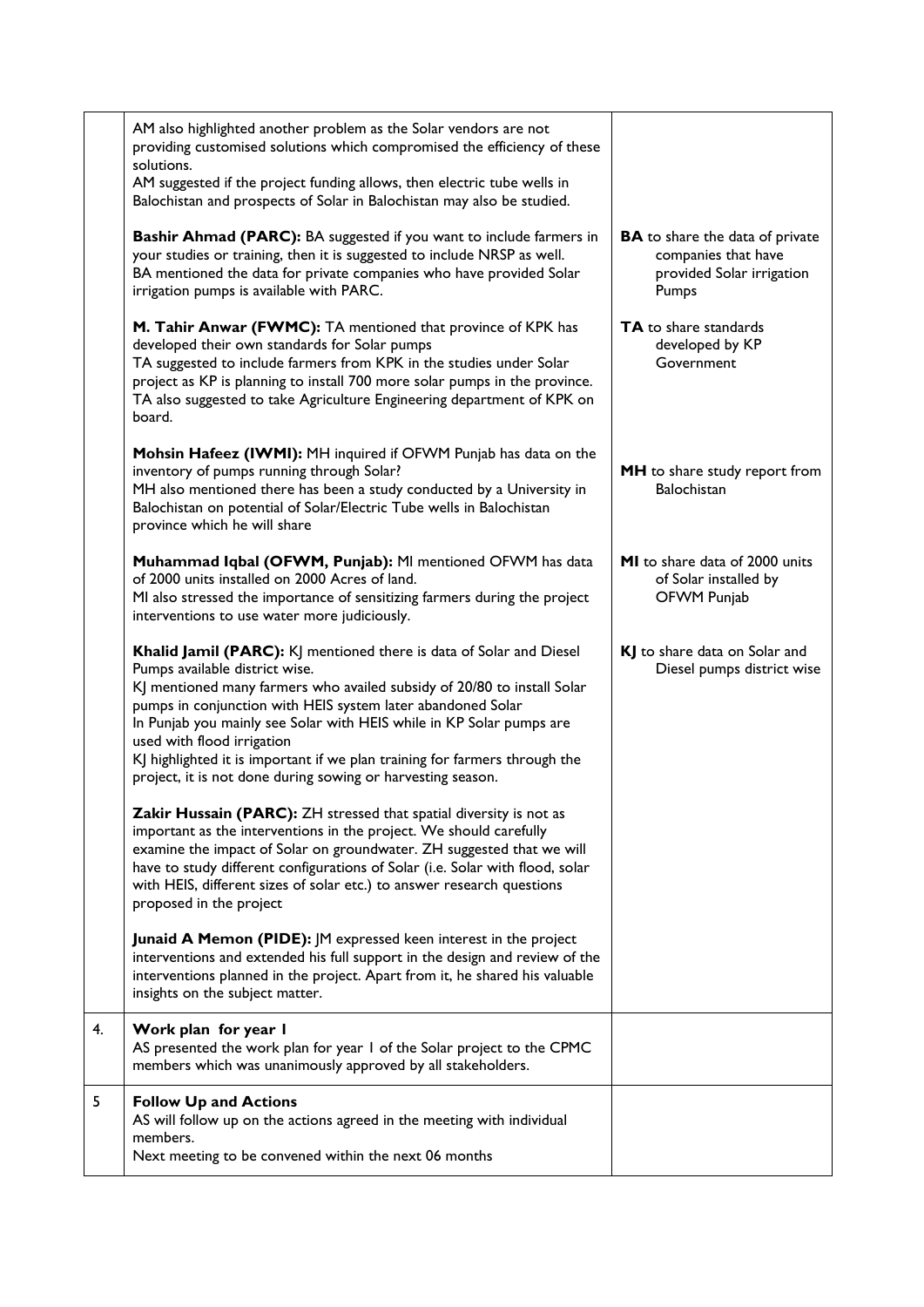Meeting closed Friday, Feb 28th, 2020 17:00

Annexure – 1 Meeting Pictures